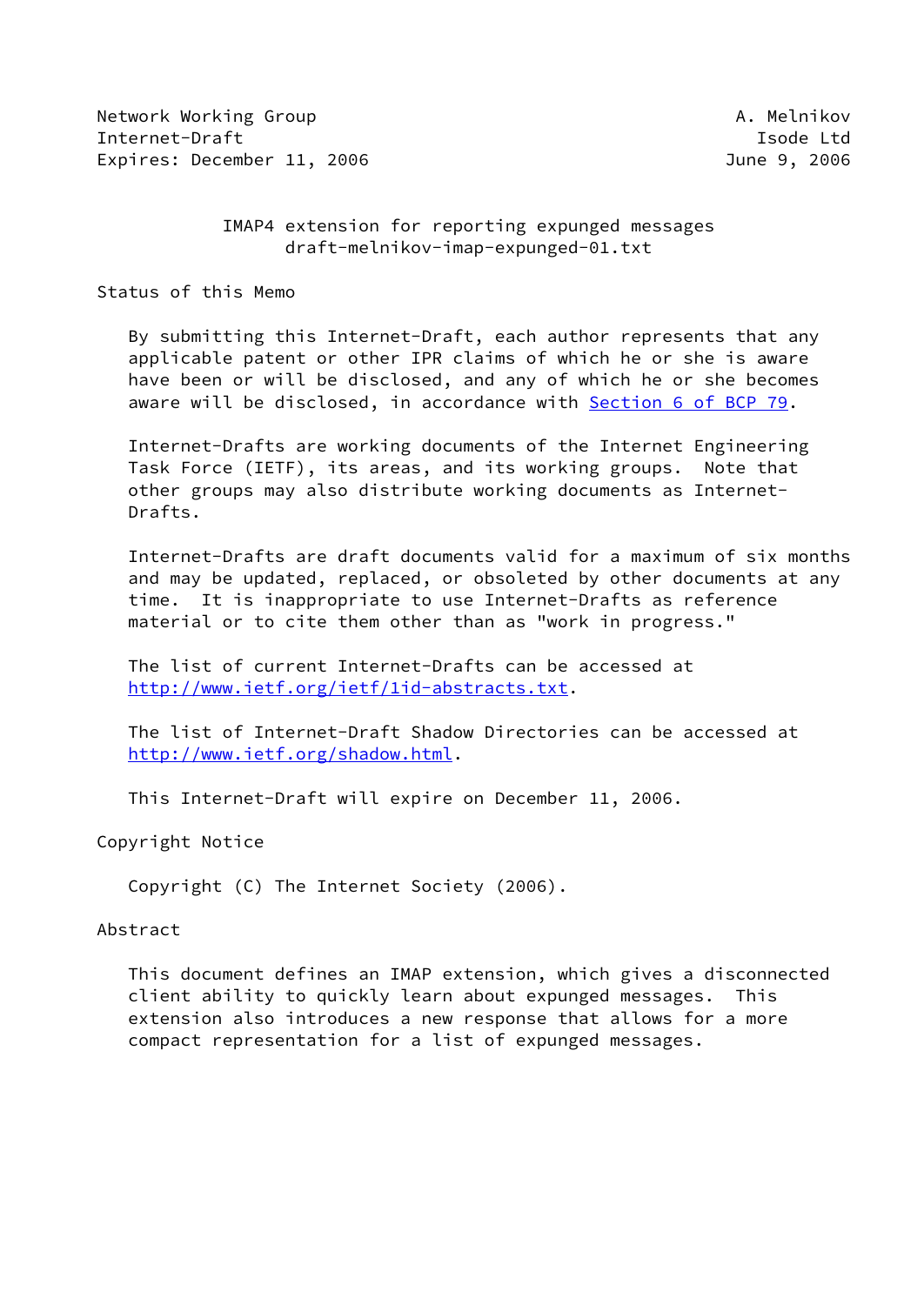Internet-Draft Reporting IMAP expunges June 2006

# Table of Contents

| Conventions Used in this Document $\cdots$ 3                                     |  |  |  |  |  |  |
|----------------------------------------------------------------------------------|--|--|--|--|--|--|
| Introduction and Overview 3<br>2.                                                |  |  |  |  |  |  |
|                                                                                  |  |  |  |  |  |  |
| 3.1. REPORTEXPUNGES FETCH modifier 3                                             |  |  |  |  |  |  |
|                                                                                  |  |  |  |  |  |  |
| $\underline{4}$ . Updated synchronization sequence 6                             |  |  |  |  |  |  |
| 5.                                                                               |  |  |  |  |  |  |
| Security Considerations $\ldots \ldots \ldots \ldots \ldots \ldots \ldots$<br>6. |  |  |  |  |  |  |
| 7.                                                                               |  |  |  |  |  |  |
| 8.                                                                               |  |  |  |  |  |  |
| 9.                                                                               |  |  |  |  |  |  |
| 9.1. Normative References 10                                                     |  |  |  |  |  |  |
| 9.2. Informative References 10                                                   |  |  |  |  |  |  |
|                                                                                  |  |  |  |  |  |  |
| Intellectual Property and Copyright Statements 12                                |  |  |  |  |  |  |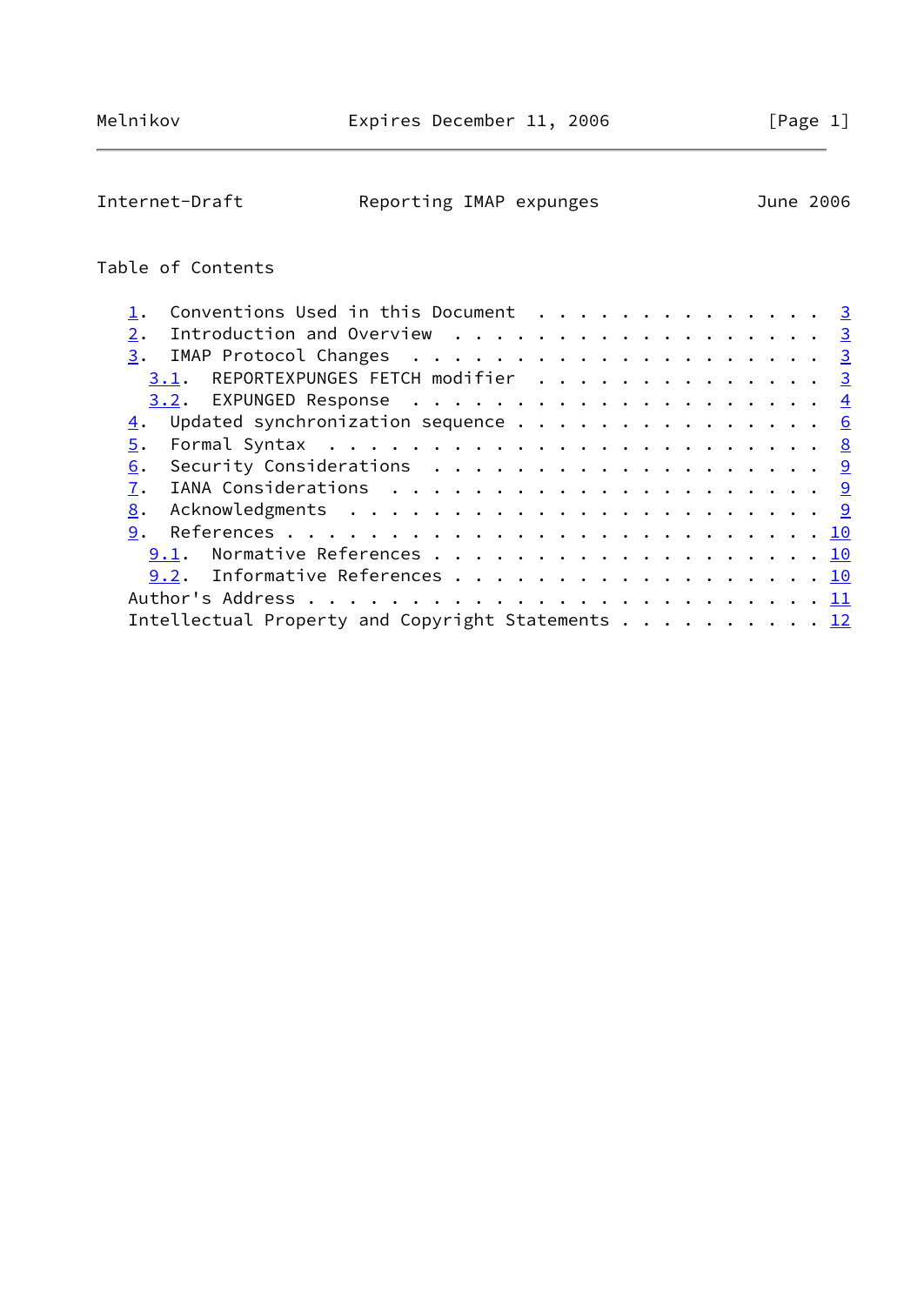Melnikov **Expires December 11, 2006** [Page 2]

<span id="page-2-1"></span>Internet-Draft Reporting IMAP expunges June 2006

<span id="page-2-0"></span>[1](#page-2-0). Conventions Used in this Document

 In examples, "C:" and "S:" indicate lines sent by the client and server respectively. If a single "C:" or "S:" label applies to multiple lines, then the line breaks between those lines are for editorial clarity only and are not part of the actual protocol exchange.

 The key words "MUST", "MUST NOT", "REQUIRED", "SHALL", "SHALL NOT", "SHOULD", "SHOULD NOT", "RECOMMENDED", "MAY", and "OPTIONAL" in this document are to be interpreted as described in [\[RFC2119](https://datatracker.ietf.org/doc/pdf/rfc2119)].

 Understanding of the IMAP message sequence numbers and UIDs and the EXPUNGE response [IMAP] is essential when reading this document.

[[anchor2: Editorial comments and questions are marked like this.]]

## <span id="page-2-2"></span>[2](#page-2-2). Introduction and Overview

The [\[CONDSTORE](#page-10-4)] extension gives a disconnected client ability to quickly synchronize flag changes for previously seen messages. In order for the client to discover which messages have been expunged, the client still has to issue a UID FETCH or a UID SEARCH command. This document defines an IMAP extension, that allows a client to quickly learn about expunged messages. This extension also introduces a new response EXPUNGED that allows for a more compact representation for a list of expunged messages.

 The Expunged Messages Notification extension is present in any IMAP4 implementation which advertises "X-DRAFT-I01-EXPUNGED" [[anchor4: Change upon publication]] as one of the supported capabilities in the CAPABILITY command response.

#### <span id="page-2-3"></span>[3](#page-2-3). IMAP Protocol Changes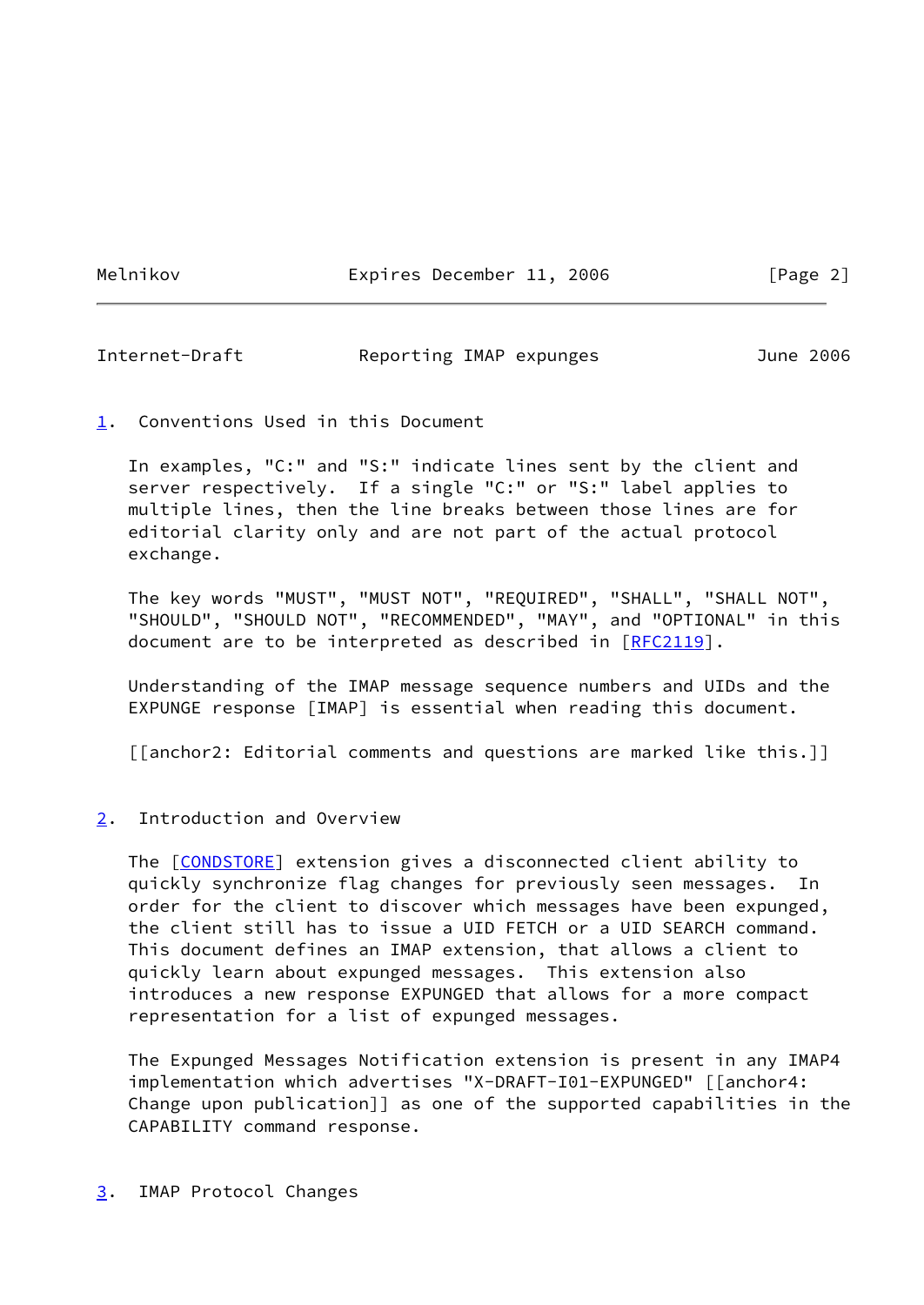#### <span id="page-3-0"></span>[3.1](#page-3-0). REPORTEXPUNGES FETCH modifier

<span id="page-3-2"></span> [IMAPABNF] has extended the syntax of the FETCH and UID FETCH commands to include an optional FETCH modifier. This document defines a new UID FETCH modifier (note, it is NOT allowed with a FETCH command. The server MUST return tagged BAD response if this response is specified as a modifier to the FETCH command [[anchor7: Should this be allowed instead and can be used as "please send me EXPUNGED" in the future flag?]]): REPORTEXPUNGES

The REPORTEXPUNGES FETCH modifier instructs the server to report all

| Melnikov | Expires December 11, 2006 |  |  | [Page 3] |  |
|----------|---------------------------|--|--|----------|--|
|----------|---------------------------|--|--|----------|--|

<span id="page-3-1"></span>Internet-Draft Reporting IMAP expunges June 2006

 messages from the UID set parameter to the UID FETCH command that were expunged. The expunged messages are reported using the EXPUNGED response as described in [Section 3.2](#page-4-0).

 Example: The following example assumes that the server supports both CONDSTORE [[CONDSTORE\]](#page-10-4) and the extension defined in this document.

 Without the REPORTEXPUNGES FETCH modifier a CONDSTORE-aware client [\[CONDSTORE](#page-10-4)] must issue two commands to learn about flag changes, as well as messages expunged since the last synchronization:

```
 C: s100 UID FETCH 1:* (FLAGS) (CHANGEDSINCE 12345)
S: \star 1 FETCH (UID 4 MODSEQ (65402) FLAGS (\Seen))
 S: * 2 FETCH (UID 6 MODSEQ (75403) FLAGS (\Deleted))
 S: * 4 FETCH (UID 8 MODSEQ (29738) FLAGS ($NoJunk
     $AutoJunk $MDNSent))
 S: s100 OK FETCH completed
 C: s101 UID SEARCH 1:*
 S: * SEARCH 4 6 7 8 10 12
 S: s101 OK search completed
```
 The second SEARCH response tells the client that the messages with UIDs 7, 10 and 12 are still present, but their flags haven't changed since the specified modification sequence.

 Using the REPORTEXPUNGES FETCH modifier it is sufficient to issue only a single command:

C: s100 UID FETCH 1:\* (FLAGS) (CHANGEDSINCE 12345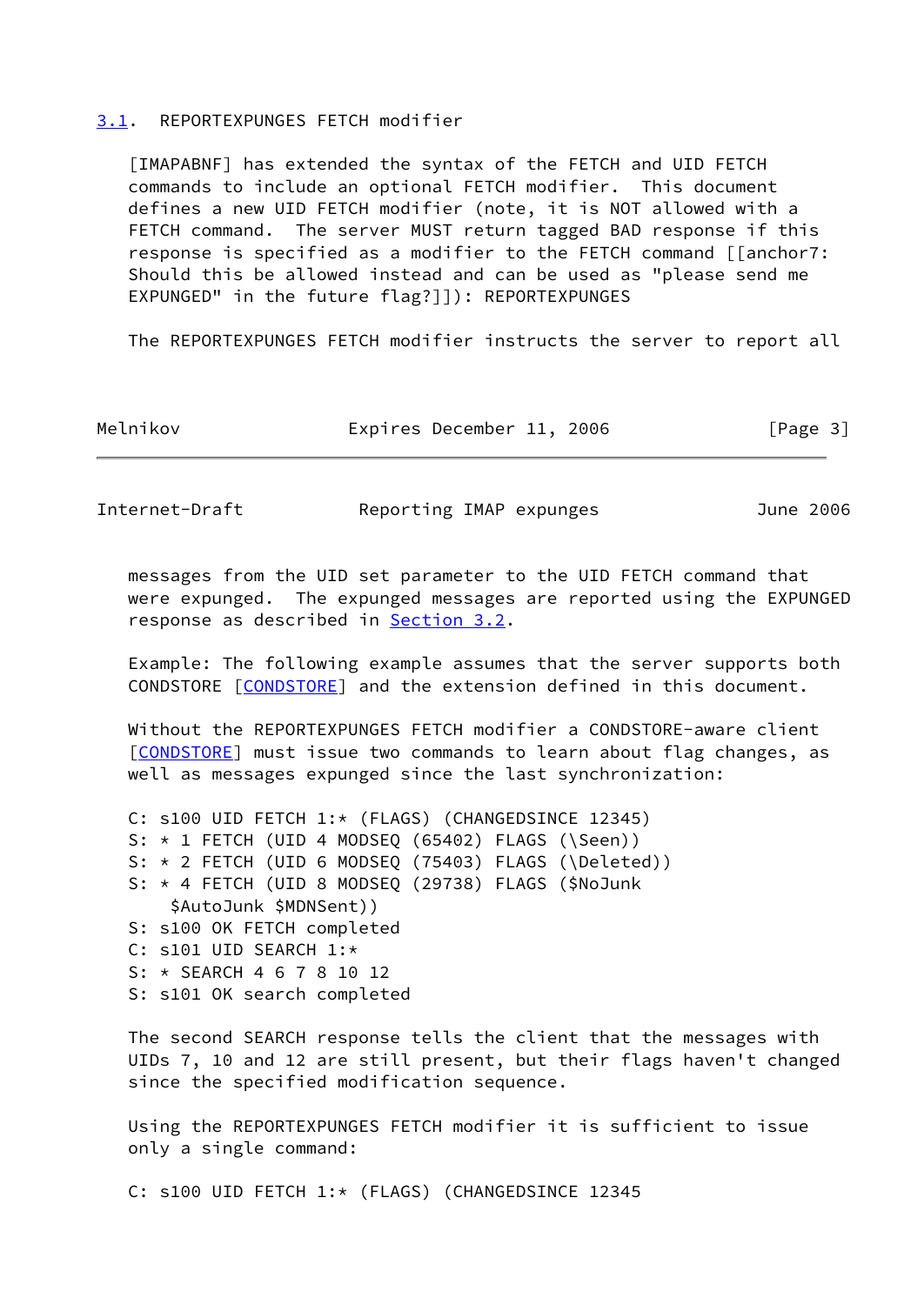REPORTEXPUNGES)

 S: \* 1 FETCH (UID 4 MODSEQ (65402) FLAGS (\Seen)) S: \* 2 FETCH (UID 6 MODSEQ (75403) FLAGS (\Deleted)) S: \* 4 FETCH (UID 8 MODSEQ (29738) FLAGS (\$NoJunk \$AutoJunk \$MDNSent)) S: \* EXPUNGED 1:3,5,9,11 S: s100 OK FETCH completed

<span id="page-4-0"></span>[3.2](#page-4-0). EXPUNGED Response

Contents: list of UIDs

 The EXPUNGED response reports that the specified UIDs have been permanently removed from the mailbox. This response is similar to the EXPUNGE response [\[RFC3501](https://datatracker.ietf.org/doc/pdf/rfc3501)], however it can return information about multiple messages and it returns UIDs, instead of message numbers. The former allows to save bandwidth, while the latter is more convenient for clients which only use UIDs to access the IMAP server.

Melnikov **Expires December 11, 2006** [Page 4]

Internet-Draft Reporting IMAP expunges June 2006

 The EXPUNGED response is sent as a result of UID FETCH (REPORTEXPUNGES) command, if the UID set parameter to the UID FETCH (REPORTEXPUNGES) command includes UIDs of messages that are no longer in the mailbox. The EXPUNGED response SHOULD also be sent by the server instead of the EXPUNGE response, once the client has indicated that it supports the extension described in this document by issuing the UID FETCH (REPORTEXPUNGES) command on the connection. In particular this affects the EXPUNGE [\[RFC3501](https://datatracker.ietf.org/doc/pdf/rfc3501)] and UID EXPUNGE [\[UIDPLUS](#page-10-5)] commands, as well as messages expunged in other sessions.

 The EXPUNGED response caused by EXPUNGE/UID EXPUNGE/messages expunged in other sessions also decrements the number of messages in the mailbox; it is not necessary for the server to send an EXISTS and/or RECENT response with the new value. It also decrements message sequence numbers for each successive message in the mailbox (see Example at the end of this section).

 An EXPUNGED response MUST NOT be sent when no command is in progress, nor while responding to a FETCH, STORE, or SEARCH command. This rule is necessary to prevent a loss of synchronization of message sequence numbers between client and server. A command is not "in progress" until the complete command has been received; in particular, a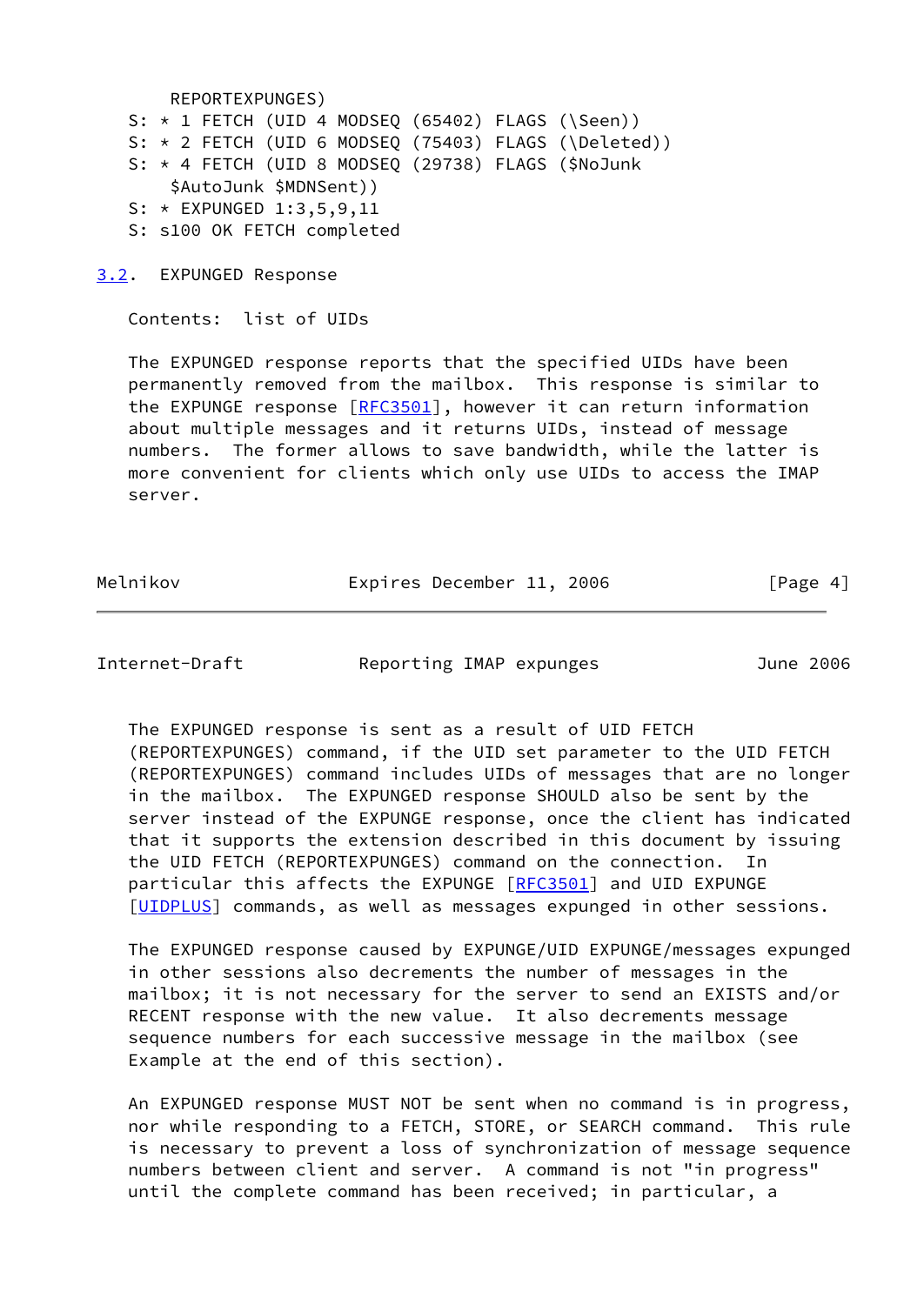command is not "in progress" during the negotiation of command continuation.

 Note: UID FETCH, UID STORE, and UID SEARCH are different commands from FETCH, STORE, and SEARCH. An EXPUNGED response MAY be sent during a UID command.

The update from the EXPUNGED response MUST be recorded by the client.

 Example: Let's assume that there is the following mapping between message numbers and UIDs in the currently selected mailbox (here "X" marks messages with the \Deleted flag set, and "x" represents UIDs which are not relevant for the example):

| Message numbers: 1 2 3 4 5 6 7 8 9 10 11 |  |    |                         |                |  |  |
|------------------------------------------|--|----|-------------------------|----------------|--|--|
| UIDs:                                    |  |    | x x 5 7 x x 10 x x x 25 |                |  |  |
| \Deleted messaged:                       |  | XX |                         | $\mathsf{X}$ x |  |  |

In the presence of the extension defined in this document:

 C: A202 EXPUNGE S: \* EXPUNGED 5,7,10,25 S: A202 OK EXPUNGE completed

| Melnikov | Expires December 11, 2006 |  | [Page 5] |  |
|----------|---------------------------|--|----------|--|
|          |                           |  |          |  |

<span id="page-5-1"></span>Internet-Draft Reporting IMAP expunges June 2006

Without the X-DRAFT-I01-EXPUNGED [[anchor8: fix upon publication]] extension the same example can look like:

- C: A202 EXPUNGE S: \* 3 EXPUNGE S: \* 3 EXPUNGE S: \* 5 EXPUNGE S: \* 8 EXPUNGE S: A202 OK EXPUNGE completed
- <span id="page-5-0"></span>[4](#page-5-0). Updated synchronization sequence

 This section updates the description of optimized synchronization in section 6.1 of the [[IMAP-DISC\]](#page-6-0).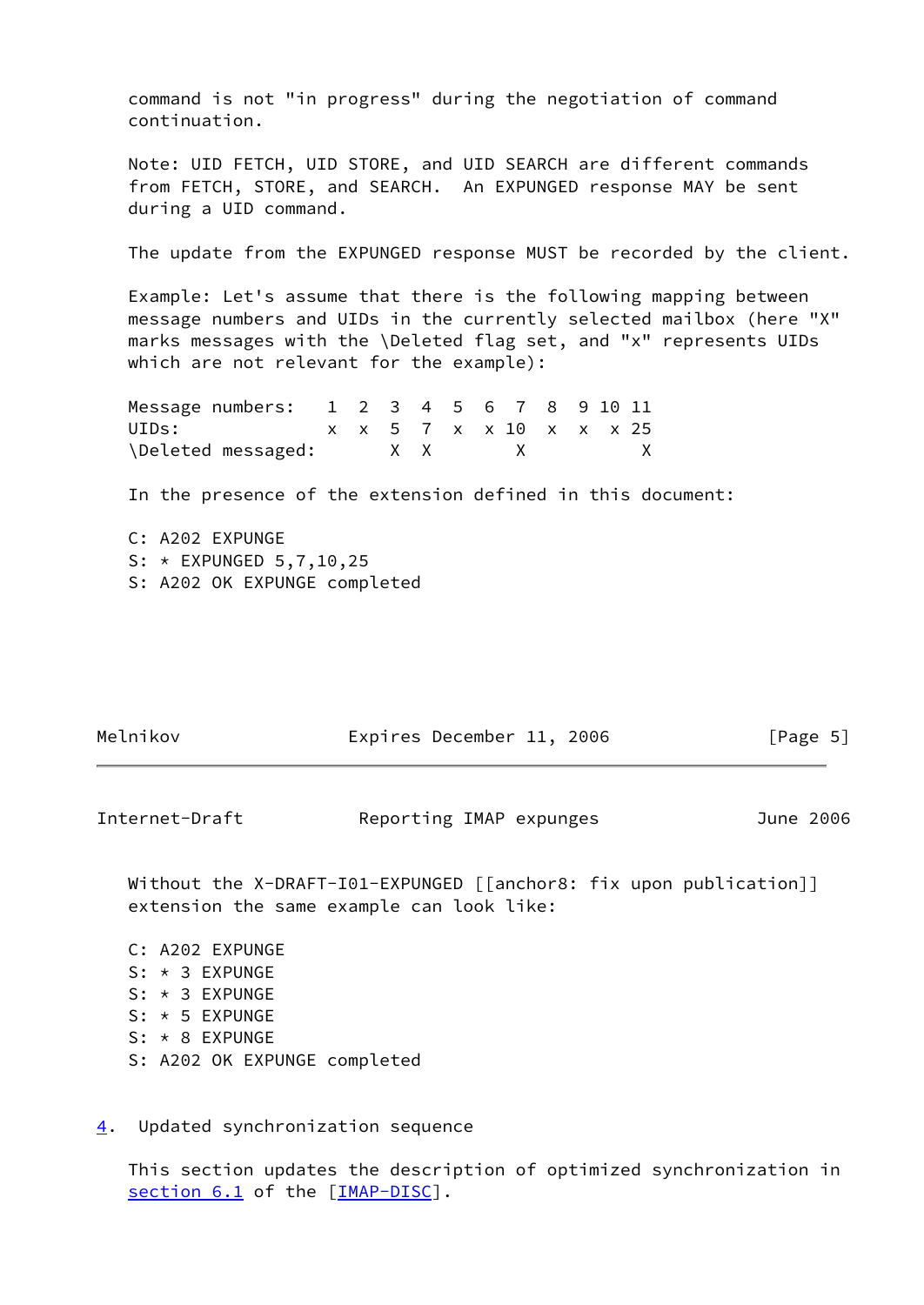An advanced disconnected mail client should use the EXPUNGED and [\[CONDSTORE](#page-10-4)] extensions when they are supported by the server. The client MUST cache the value from HIGHESTMODSEQ OK response code received on mailbox opening and update it whenever the server sends MODSEQ FETCH data items.

 If the client receives NOMODSEQ OK untagged response instead of HIGHESTMODSEQ, it MUST remove the last known HIGHESTMODSEQ value from its cache and follow more general instructions in [section 3](#page-2-3) of the [\[IMAP-DISC](#page-6-0)].

 When the client opens the mailbox for synchronization it first compares UIDVALIDITY as described in step d)1) in [section 3](#page-2-3) of the [\[IMAP-DISC](#page-6-0)]. If the cached UIDVALIDITY value matches the one returned by the server, the client MUST compare the cached value of HIGHESTMODSEQ with the one returned by the server. If the cached HIGHESTMODSEQ value also matches the one returned by the server, then the client SHOULD NOT fetch flags for cached messages, as they haven't changed. If the value on the server is higher than the cached one, the client MAY use "SEARCH MODSEQ <cached-value>" to find all messages with flags changed since the last time the client was online and had the mailbox opened. Alternatively the client MAY use "FETCH 1:\* (FLAGS) (CHANGEDSINCE <cached-value> REPORTEXPUNGES)". The latter operation combines reporting expunged messages, searching for changed messages and fetching new information.

 In all cases the client still needs to fetch information about new messages (if requested by the user). If the client has used SEARCH MODSEQ, it will also have to discover which messages have been expunged.

Step d) ("Server-to-client synchronization") in [section 4](#page-5-0) of the

| Melnikov | Expires December 11, 2006 |  | [Page 6] |  |
|----------|---------------------------|--|----------|--|
|          |                           |  |          |  |

Internet-Draft Reporting IMAP expunges June 2006

<span id="page-6-0"></span> [IMAP-DISC] in the presence of the EXPUNGED & CONDSTORE extensions is amended as follows:

 d) "Server-to-client synchronization" - for each mailbox that requires synchronization, do the following:

1a) Check the mailbox UIDVALIDITY (see section 4.1 of the [\[IMAP-DISC](#page-6-0)] for more details) with SELECT/EXAMINE/STATUS.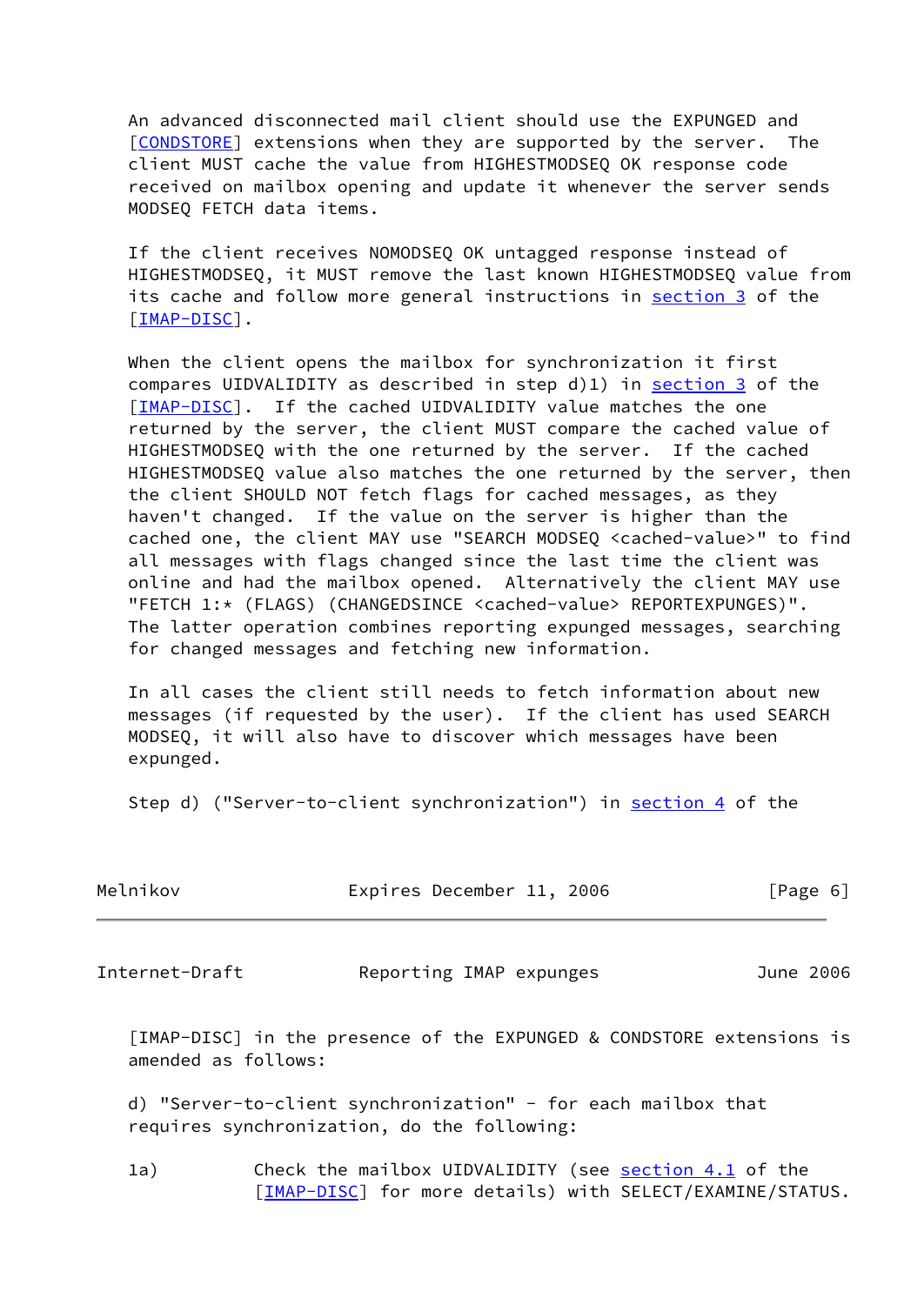If the UIDVALIDITY value returned by the server differs, the client MUST

- \* empty the local cache of that mailbox;
- \* "forget" the cached HIGHESTMODSEQ value for the mailbox;
- \* remove any pending "actions" which refer to UIDs in that mailbox. Note, this doesn't affect actions performed on client generated fake UIDs (see [section 5](#page-8-0) of the [\[IMAP-DISC](#page-6-0)]);
- \* skip steps 1b and 2-II;
- 1b) Check the mailbox HIGHESTMODSEQ. If the cached value is the same as the one returned by the server, skip fetching message flags on step 2-II, i.e. the client only has to find out which messages got expunged.
- 2) Fetch the current "descriptors";
- I) Discover new messages.
- II) Discover changes to old messages and expunged messages using "UID FETCH 1:<lastseenuid> (FLAGS) (CHANGEDSINCE <cached-value> REPORTEXPUNGES)".

 (Note, if <lastseenuid> is replaced with "\*", this command will return flags for new messages as well)

 3) Fetch the bodies of any "interesting" messages that the client doesn't already have.

 Example: The UIDVALIDITY value is the same, but the HIGHESTMODSEQ value has changed on the server while the client was offline:

| Melnikov | Expires December 11, 2006 |  | [Page 7] |
|----------|---------------------------|--|----------|
|          |                           |  |          |

<span id="page-7-0"></span>

Internet-Draft Reporting IMAP expunges June 2006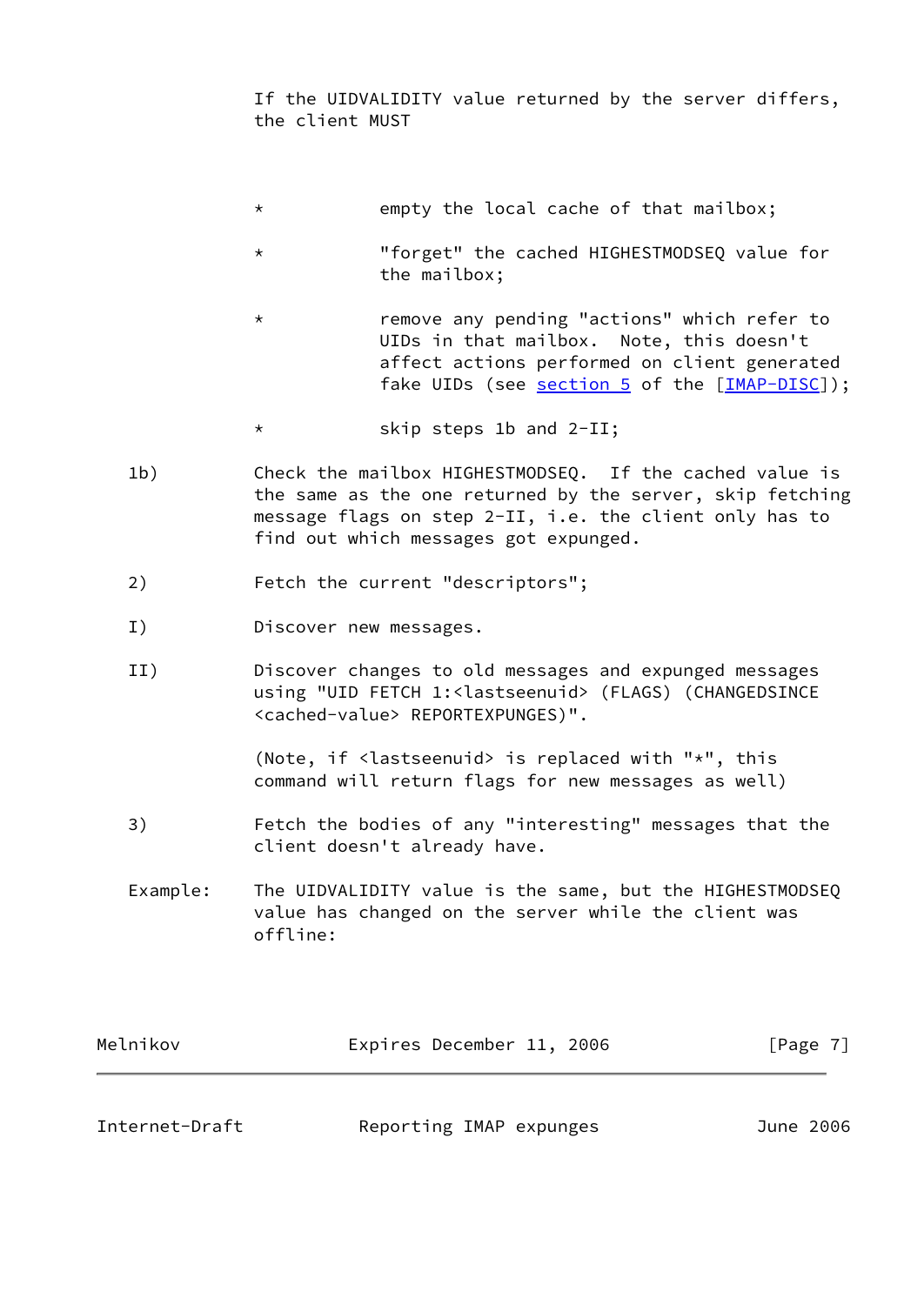```
 C: A142 SELECT INBOX
 S: * 172 EXISTS
 S: * 1 RECENT
 S: * OK [UNSEEN 12] Message 12 is first unseen
 S: * OK [UIDVALIDITY 3857529045] UIDs valid
 S: * OK [UIDNEXT 201] Predicted next UID
 S: * FLAGS (\Answered \Flagged \Deleted \Seen \Draft)
 S: * OK [PERMANENTFLAGS (\Deleted \Seen \*)] Limited
 S: * OK [HIGHESTMODSEQ 20010715194045007]
 S: A142 OK [READ-WRITE] SELECT completed
```
after that:

 C: A143 UID FETCH 1:20 (FLAGS) (CHANGEDSINCE 20010715194032001 REPORTEXPUNGES) S: \* 2 FETCH (UID 6 MODSEQ (20010715205008000) FLAGS (\Deleted)) S: \* 5 FETCH (UID 9 MODSEQ (20010715195517000) FLAGS (\$NoJunk \$AutoJunk \$MDNSent)) ... S: \* EXPUNGED 1:5,7:8,10:15

- S: A143 OK FETCH completed
- <span id="page-8-0"></span>[5](#page-8-0). Formal Syntax

 The following syntax specification uses the Augmented Backus-Naur Form (ABNF) notation as specified in [\[ABNF](#page-10-6)].

 Non-terminals referenced but not defined below are as defined by [\[RFC3501](https://datatracker.ietf.org/doc/pdf/rfc3501)], or [[IMAPABNF\]](#page-3-2).

 Except as noted otherwise, all alphabetic characters are case insensitive. The use of upper or lower case characters to define token strings is for editorial clarity only. Implementations MUST accept these strings in a case-insensitive fashion.

| capability | $=$ / "X-DRAFT-I01-EXPUNGED"                                   |
|------------|----------------------------------------------------------------|
|            | ;; [[Note to RFC Editor: fix before<br>$\; ; \;$ publication]] |

 $message-data$  =/ expunged-resp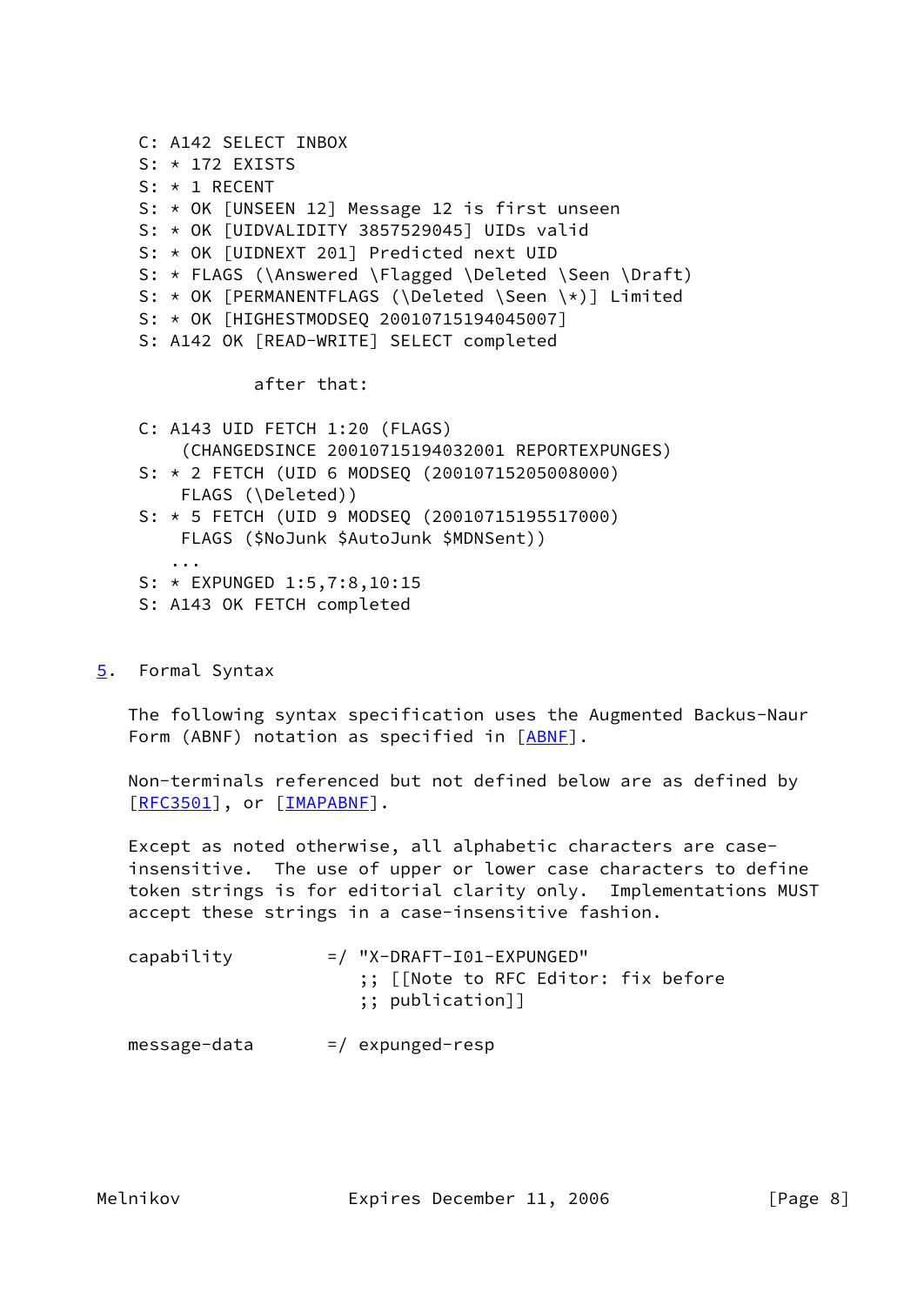<span id="page-9-1"></span>

| Internet-Draft                         | Reporting IMAP expunges                                                                                                                                      | June 2006 |  |
|----------------------------------------|--------------------------------------------------------------------------------------------------------------------------------------------------------------|-----------|--|
| expunged-resp                          | = "EXPUNGED" SP known-uids                                                                                                                                   |           |  |
| known-uids                             | = sequence-set<br>;; sequence of UIDs, "*" is not allowed                                                                                                    |           |  |
| rexpunges-fetch-mod = "REPORTEXPUNGES" | ;; REPORTEXPUNGES FETCH modifier conforms<br>;; to the fetch-modifier syntax<br>;; defined in [IMAPABNE]. It is only<br>;; allowed in the UID FETCH command. |           |  |

<span id="page-9-0"></span>[6](#page-9-0). Security Considerations

 It is believed that this extension doesn't raise any additional security concerns not already discussed in [[RFC3501\]](https://datatracker.ietf.org/doc/pdf/rfc3501).

 As always, it is important to thoroughly test clients and servers implementing this extension, as it changes how the server reports expunged messages to the client.

<span id="page-9-2"></span>[7](#page-9-2). IANA Considerations

 IMAP4 capabilities are registered by publishing a standards track or IESG approved experimental RFC. The registry is currently located at:

<http://www.iana.org/assignments/imap4-capabilities>

 This document defines the X-DRAFT-I01-EXPUNGED [[anchor13: Note to RFC Editor: fix before publication]] IMAP capability. IANA is requested to add it to the registry.

<span id="page-9-3"></span>[8](#page-9-3). Acknowledgments

 Thanks to Steve Hole, Cyrus Daboo, David Cridland and Michael Wener for encouraging me to write this document.

 Thanks to David Cridland, Timo Sirainen and Michael Wener for comments and corrections.

This document takes substantial text from [[RFC3501](https://datatracker.ietf.org/doc/pdf/rfc3501)] by Mark Crispin.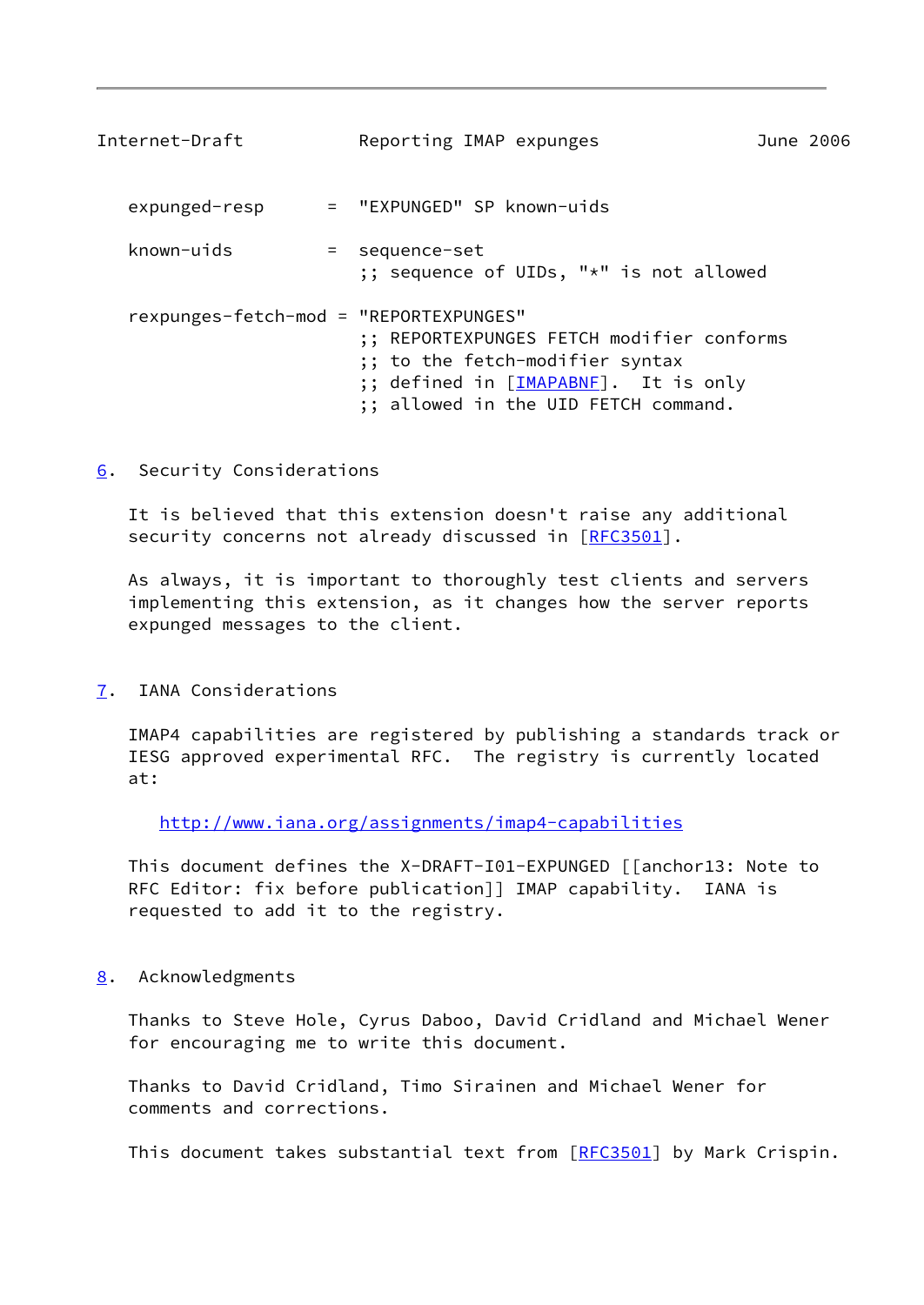# <span id="page-10-0"></span>[9](#page-10-0). References

<span id="page-10-6"></span><span id="page-10-5"></span><span id="page-10-4"></span><span id="page-10-3"></span><span id="page-10-2"></span><span id="page-10-1"></span>

| Melnikov                         | Expires December 11, 2006                                                                                                            | [Page 9]  |
|----------------------------------|--------------------------------------------------------------------------------------------------------------------------------------|-----------|
| Internet-Draft                   | Reporting IMAP expunges                                                                                                              | June 2006 |
| 9.1. Normative References        |                                                                                                                                      |           |
| $\lceil ABNF \rceil$             | Crocker, D., Ed. and P. Overell, Ed., "Augmented BNF for<br>Syntax Specifications: ABNF", RFC 4234, October 2005.                    |           |
| [IMAPABNF]                       | Melnikov, A. and C. Daboo, "Collected Extensions to IMAP4<br>ABNF", RFC 4466, April 2006.                                            |           |
| $\lceil \mathsf{RFC2119} \rceil$ | Bradner, S., "Key words for use in RFCs to Indicate<br>Requirement Levels", BCP 14, RFC 2119, March 1997.                            |           |
| $\lceil \mathsf{RFC3501} \rceil$ | Crispin, M., "INTERNET MESSAGE ACCESS PROTOCOL - VERSION<br>4rev1", RFC 3501, March 2003.                                            |           |
| [UIDPLUS]                        | Crispin, M., "Internet Message Access Protocol (IMAP) -<br>UIDPLUS extension", RFC 4315, December 2005.                              |           |
|                                  | 9.2. Informative References                                                                                                          |           |
| [CONDSTORE]                      | Melnikov, A. and S. Hole, "IMAP Extension for Conditional<br>STORE Operation or Quick Flag Changes Resynchronization",<br>June 2006. |           |
| [IMAP-DISC]                      | Melnikov, A., "Synchronization Operations For Disconnected<br>Imap4 Clients", RFC 4549, June 2006.                                   |           |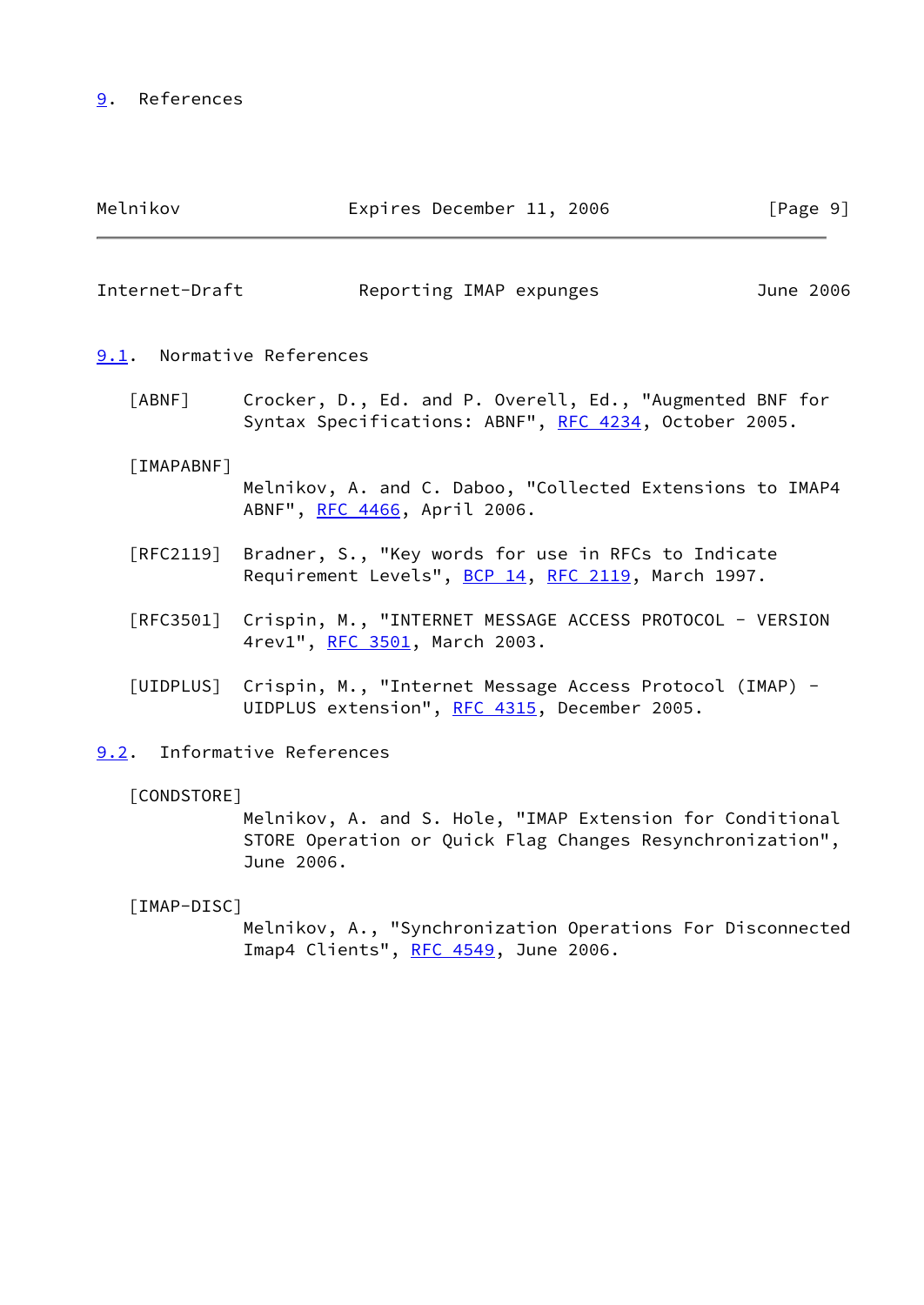|  | Melnikov |
|--|----------|
|  |          |

Expires December 11, 2006 [Page 10]

<span id="page-11-0"></span>Internet-Draft Reporting IMAP expunges June 2006

Author's Address

 Alexey Melnikov Isode Ltd 5 Castle Business Village 36 Station Road Hampton, Middlesex TW12 2BX UK

Email: Alexey.Melnikov@isode.com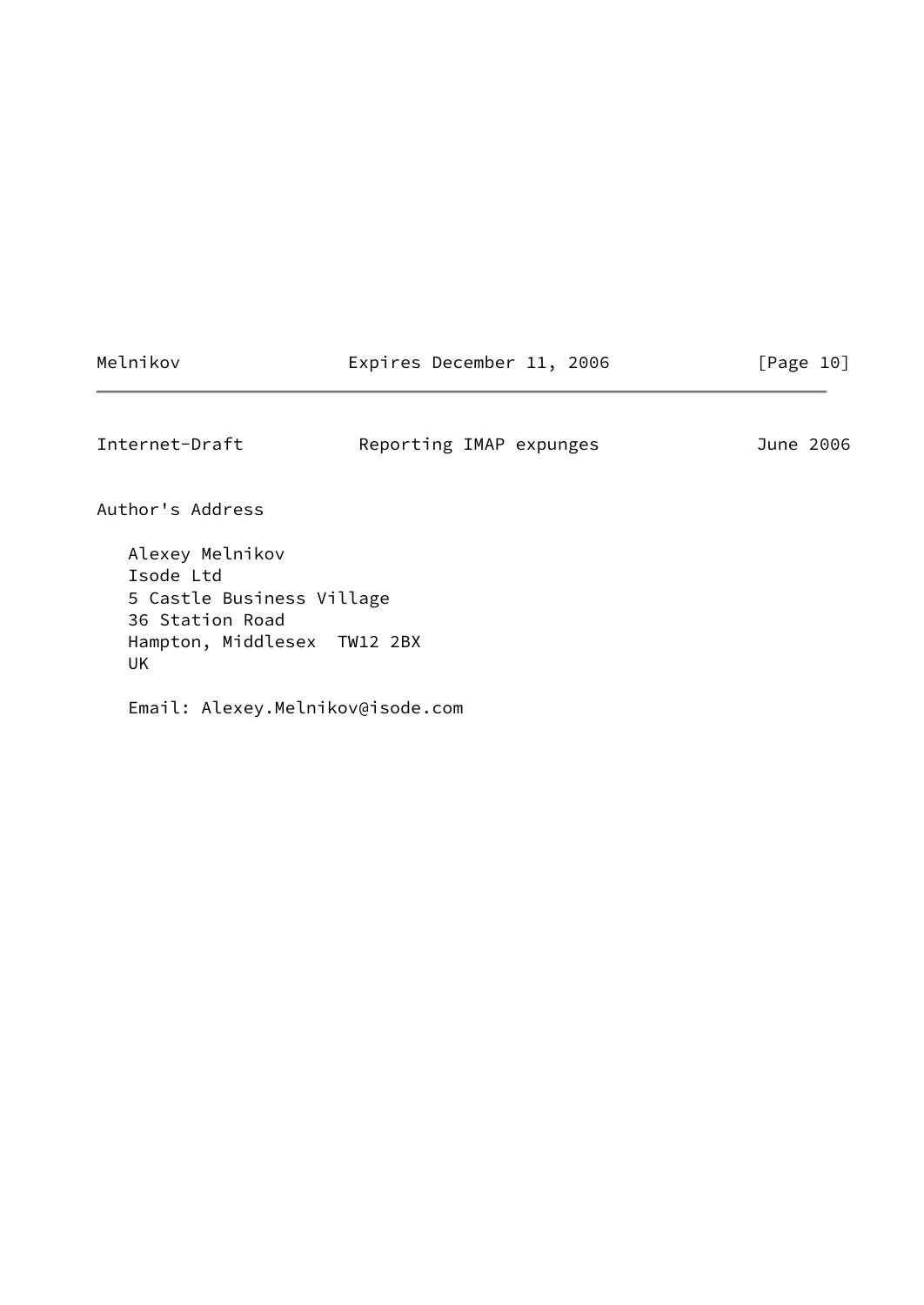Melnikov **Expires December 11, 2006** [Page 11]

<span id="page-12-0"></span>Internet-Draft Reporting IMAP expunges June 2006

### Intellectual Property Statement

 The IETF takes no position regarding the validity or scope of any Intellectual Property Rights or other rights that might be claimed to pertain to the implementation or use of the technology described in this document or the extent to which any license under such rights might or might not be available; nor does it represent that it has made any independent effort to identify any such rights. Information on the procedures with respect to rights in RFC documents can be found in [BCP 78](https://datatracker.ietf.org/doc/pdf/bcp78) and [BCP 79](https://datatracker.ietf.org/doc/pdf/bcp79).

 Copies of IPR disclosures made to the IETF Secretariat and any assurances of licenses to be made available, or the result of an attempt made to obtain a general license or permission for the use of such proprietary rights by implementers or users of this specification can be obtained from the IETF on-line IPR repository at <http://www.ietf.org/ipr>.

 The IETF invites any interested party to bring to its attention any copyrights, patents or patent applications, or other proprietary rights that may cover technology that may be required to implement this standard. Please address the information to the IETF at ietf-ipr@ietf.org.